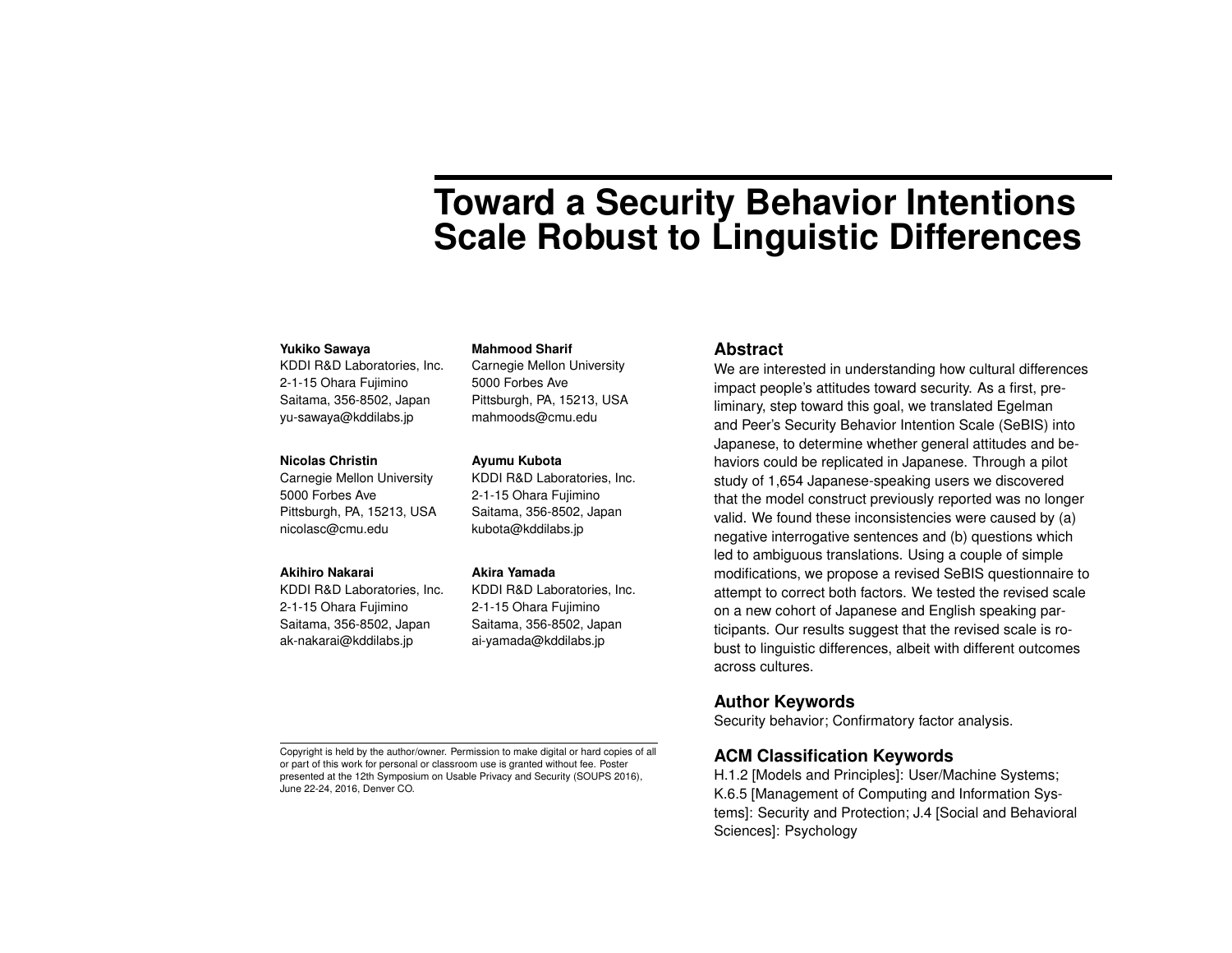## **Introduction**

Understanding people's attitudes toward security and privacy is essential to devise effective human-centered defenses. We posit that cultural differences may considerably impact those attitudes, yet, the impact of these cultural differences has so far been under-studied. As a first step, we attempt to generalize the Security Behavior Intention Scale (SeBIS, [1]) by investigating to which extent it can apply to Japanese users. We find that merely translating the SeBIS scale into Japanese does not work: that is, statistical tests of model fit lead to rejecting the model previously validated for English speakers. We then focus on potential reasons for this discrepancy and discover that the original English scale uses double-negations and presents some ambiguities, which could have led to this negative result. We then refine the SeBIS scale to correct these potential problems, test the revised scale with both Japanese and US-based users, and show that the resulting scale is now robust to translating between English and Japanese, but that, interestingly, the results remain different between both population groups.

# **Preliminary Experiment**

We started by translating the original, English, SeBIS scale into Japanese. The translation was conducted by the native Japanese speakers in our team; this ensured that the translation was performed by subject matter experts.

Relying on a survey company, we first randomly selected a pool of 30,000 potential participants in Japan. We then recruited, on February 13, 2016, 1,654 participants from this pool, so that our recruited sample's demographics (gender and age) statistically matches those of Japanese Internet users as reported in the 2010 national census [6]. The survey company administered the survey online on our behalf. We then performed confirmatory factor analysis

(CFA) to evaluate the goodness of fit of the SeBIS scale for Japanese users.

Table 1 summarizes our results. Let us focus for now on the two leftmost columns. The first column presents Cronbach's  $\alpha$  reliability measure and several data fit indices (RMSEA, SRMR, CFI and TLI) for the original, English, SeBIS scale [1]. The second column presents the same indices for the literal Japanese translation ("preliminary experiment") of the SeBIS scale. Contrary to the English scale, the RMSEA and SRMR are both above the cutoff points recommended by Hu and Bentler [3]; and the CFI and TLI are both below the 0.90 cutoff recommended by Netemeyer et al. [5]. Thus, these statistical tests indicate poor model fit, and lead us to reject the literal translation of the SeBIS scale.

## **Possible Causes**

We next investigate the causes for the poor model fit we observed. To do so, we formulate the following hypotheses:

**H1: Demographic differences between the two populations cause the poorness of fit.** The original SeBIS paper relied on participants aged 19 to 71 (average: 34.3, SD: 10.78) and 46.8% were female and 52.8% were male. On the other hand, our participant pool – aiming to be representative of the Internet demographics in Japan – ranges from 15 to 69 (average: 44.3, SD: 14.80, male: 51.5%, female: 48.5%). That is, our sample is slightly older on average than the population sample used by Egelman and Peer; if age negatively impacts security behavior, we would expect to get worse goodness of fit values.

**H2: Inadequate filtering of participants resulted in poor goodness of fit.** Contrary to Egelman and Peer [1], our initial translation did not feature attention questions aimed at discarding participants who answer without paying enough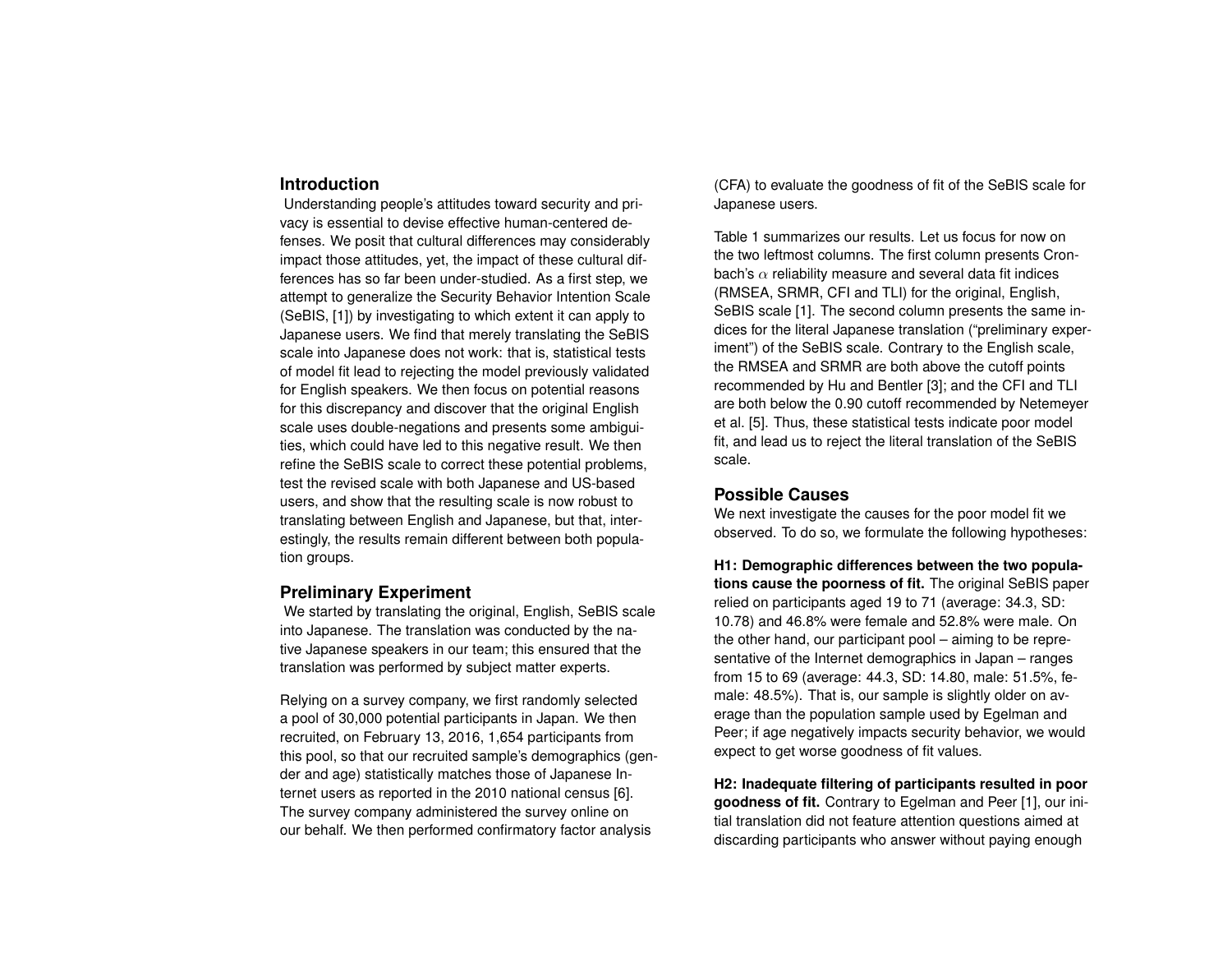| Experiment#         | Original      | Preliminary | H1        | Н2        | H3         | H4         |              |
|---------------------|---------------|-------------|-----------|-----------|------------|------------|--------------|
| scale               | SeBIS(en) [1] | SeBIS(ja)   | SeBIS(ja) | SeBIS(ja) | RSeBIS(ja) | RSeBIS(en) | recommended  |
| N                   | 500           | .654        | 505       | 1.654     | 1.654      | 408        |              |
| Cronbach's $\alpha$ | $0.801*$      | $0.794*$    | $0.814*$  | $0.685*$  | $0.893*$   | $0.86*$    | $>0.6$ [1]   |
| <b>RMSEA</b>        | $0.058*$      | 0.087       | 0.089     | 0.095     | 0.062      | 0.061      | $< 0.06$ [3] |
| <b>SRMR</b>         | $0.050*$      | 0.090       | 0.097     | 0.107     | $0.042*$   | $0.054*$   | $< 0.08$ [3] |
| <b>CFI</b>          | $0.920*$      | 0.818       | 0.828     | 0.753     | $0.949*$   | $0.934*$   | $>0.9$ [5]   |
| TLI                 | $0.902*$      | 0.777       | 0.789     | 0.698     | $0.938*$   | $0.919*$   | $>0.9$ [5]   |

**Table 1: Model fit indicators.** The first column represents the values indicated by Egelman and Peer. The second to fourth column show values for tests across various population samples using a literal Japanese translation of the scale. The fifth column shows the values for our proposed revised scale in Japanese, and the sixth column shows the fit for our revised scale in English. Stars indicate good model fit.

attention to their answer. We hypothesize that such "bogus" answers might have caused the poorness of fit.

## **H3: Linguistic particularities impact the SeBIS scale.**

Literal translation does not account for certain linguistic particularities. For instance, answers to negative interrogative sentences may differ between languages. Likewise, certain concepts (e.g., "security") may be more ambiguous in a language than in another. We hypothesize that the poorness of model fit is (at least partly) due to such particularities.

# **Hypothesis Testing**

To test H1, we sampled a set of 505 participants from our larger participant pool, designed to match the demographics of the population sample Egelman and Peer used [1], that is, ages ranging from 18 to 69 (average: 34.6, SD: 10.87) and 44.8% were female and 55.2% were male. The results, shown in Table 1 (column H1), indicate a poor fit, similar to our preliminary experiment. We reject H1.

To test H2, we recruited another cohort of 1,654 participants without overlap with those who participated in our preliminary experiment or in our test of H1. On March 9–10, 2016 we rerun the test of the literal Japanese translation

of the SeBIS scale, adding attention questions identical to those used by Egelman and Peer [1] to weed out participants who did not read questions carefully. The results, presented in Table 1, indicate that the model fit remains poor, despite the inclusion of these attention questions. We thus rule out H2.

We are left with H3. We first performed correlation analysis to determine if certain questions were more problematic than others. We discovered that reverse-scored questions, in which lower scores indicate more insecure behavior, had a negative correlation with the other questions (in which higher scores indicate more insecure behavior). In short, reverse-scored questions appear to have been a possible cause of problems in our original translation.

One of the root causes may be the use of negative interrogation sentences, whose answers are opposite in English and Japanese. For instance, to the question "aren't you tired?" an English speaker could answer "no, I am not tired." A Japanese speaker, to denote the exact same state, would answer (literally translating) "yes, I am not tired." Another possible issue we identified is that some of the reversescored questions appear more ambiguous when translated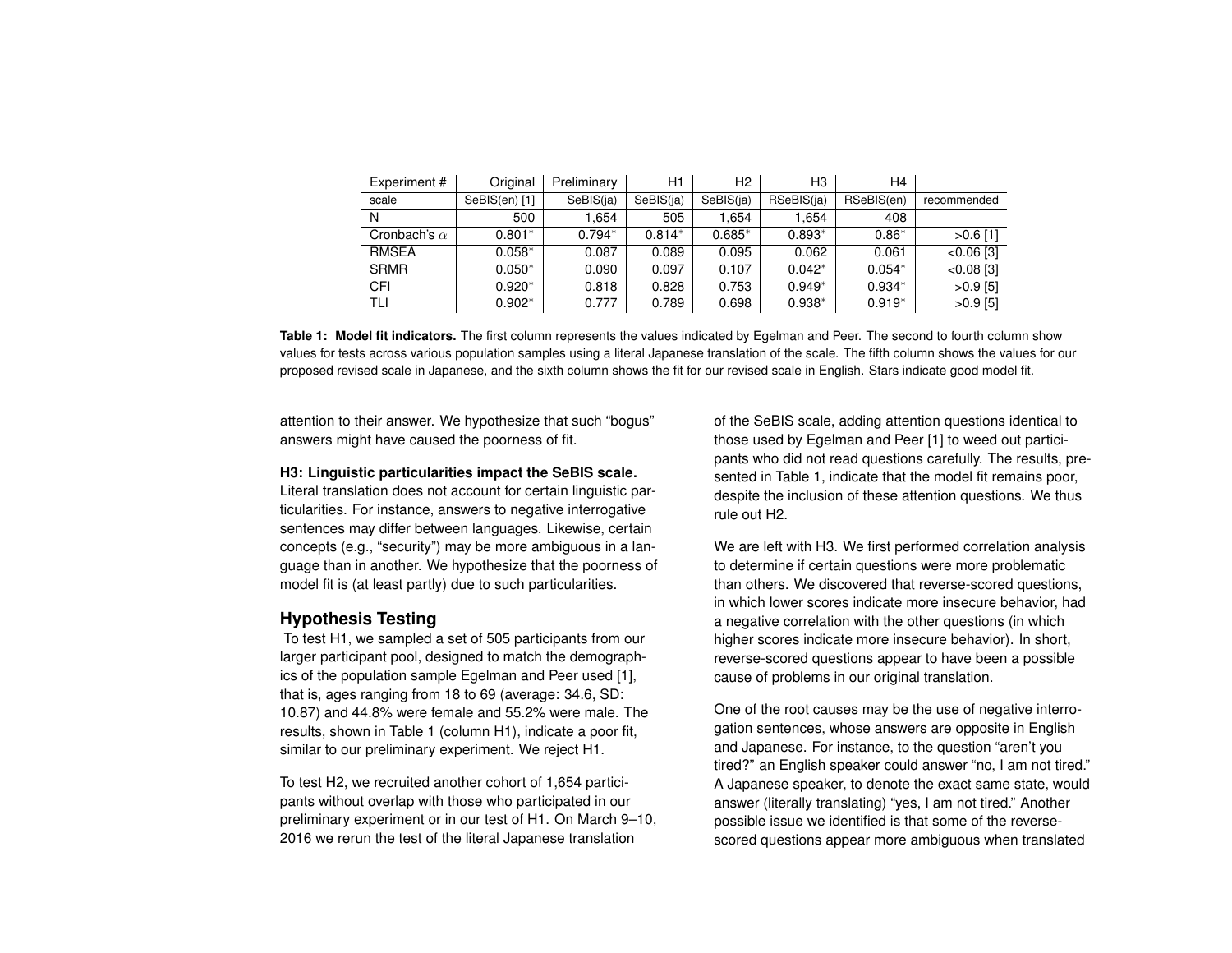literally in Japanese, than they are in the original English phrasing. For example, the question "I know what website I'm visiting based on its look and feel, rather than by looking at the URL bar" combines somewhat abstract concepts ("based on its look and feel") with a more concrete proposition ("looking at the URL bar"). We conjecture that this shift may have confused Japanese speakers.

To test H3, we rephrased all of the questions that were originally reverse-scored so that they matched the logical order of the other questions, and attempted to make them as unambiguous as possible; we call the revised scale Refined SeBIS (RSeBIS).

We recruited another 1,654 participants, following the same demographics as in our preliminary experiment, and tested RSeBIS on March 9 and 10, 2016. The results, shown in Table 1 (column H3) indicate a good fit, pretty much equivalent to the goodness of fit of the original scale in English.

# **Running RSeBIS in the US**

After retaining H3, we wanted to validate that the refined scale remains effective in English. To this end, we rephrased reverse-worded questions in the original SeBIS scale, and ran the refined survey on Amazon's Mechanical Turk to test the following hypothesis.

## **H4: RSeBIS presents good model fit in English and for US populations as well.**

We recruited 408 participants from the US, with demographics comparable to those used in the original work [1]. We used Cronbach's  $\alpha$  and the Composite Reliability measures to validate RSeBIS' reliability. We found that the reliability measures exceed the desired minimum expected from a reliable scale ( $\alpha > 0.7$  for the entire scale,  $\alpha > 0.6$  for each sub-scale, and Composite Reliability  $> 0.6$ ).

Further, as shown in Table 1, the values of all the goodnessof-fit measures are very close to, or well within the ranges of recommended values. Therefore, we retain H4.

**Differences between US and Japan** While RSeBIS provides a good model fit with both US and Japanese users, the results to the survey are nevertheless quite different. Using Mann-Whitney-Wilcoxon tests we discovered that Japanese users tend to espouse more insecure behavior for a number of subscales (device securement, password generation, proactive awareness, updating behavior), and over the entire SeBIS scale  $(W = 523, 710, 100)$  $p < 1.1 \times 10^{-15}$  after applying Bonferroni correction). Interpreting this result remains future work, but we do note with interest that it seems to mirror, to some extent, independent observations by Harbach et al. in the context of mobile phone security [2].

## **Related Work**

Besides the aforementioned recent work by Harbach et al. [2], a few studies on cross cultural differences of users with respected to security exist. Of note, Murayama et al. [4], empirically compare the "sense of security" of noncomputer science students in the US and Japan. Using exploratory factor analysis, Murayama et al. identify four factors contributing to the sense of security both in Japan and in the US, two of which being common to both cultures.

# **Conclusion and Future Work**

We discovered that accounting for linguistic particularities plays an essential role in making behavioral scales like the SeBIS scale robust across languages. Our work is a first foray toward designing culturally independent behavioral scales, and, in turn, analyzing the impact of cultural differences on security attitudes and effectiveness of mitigations.